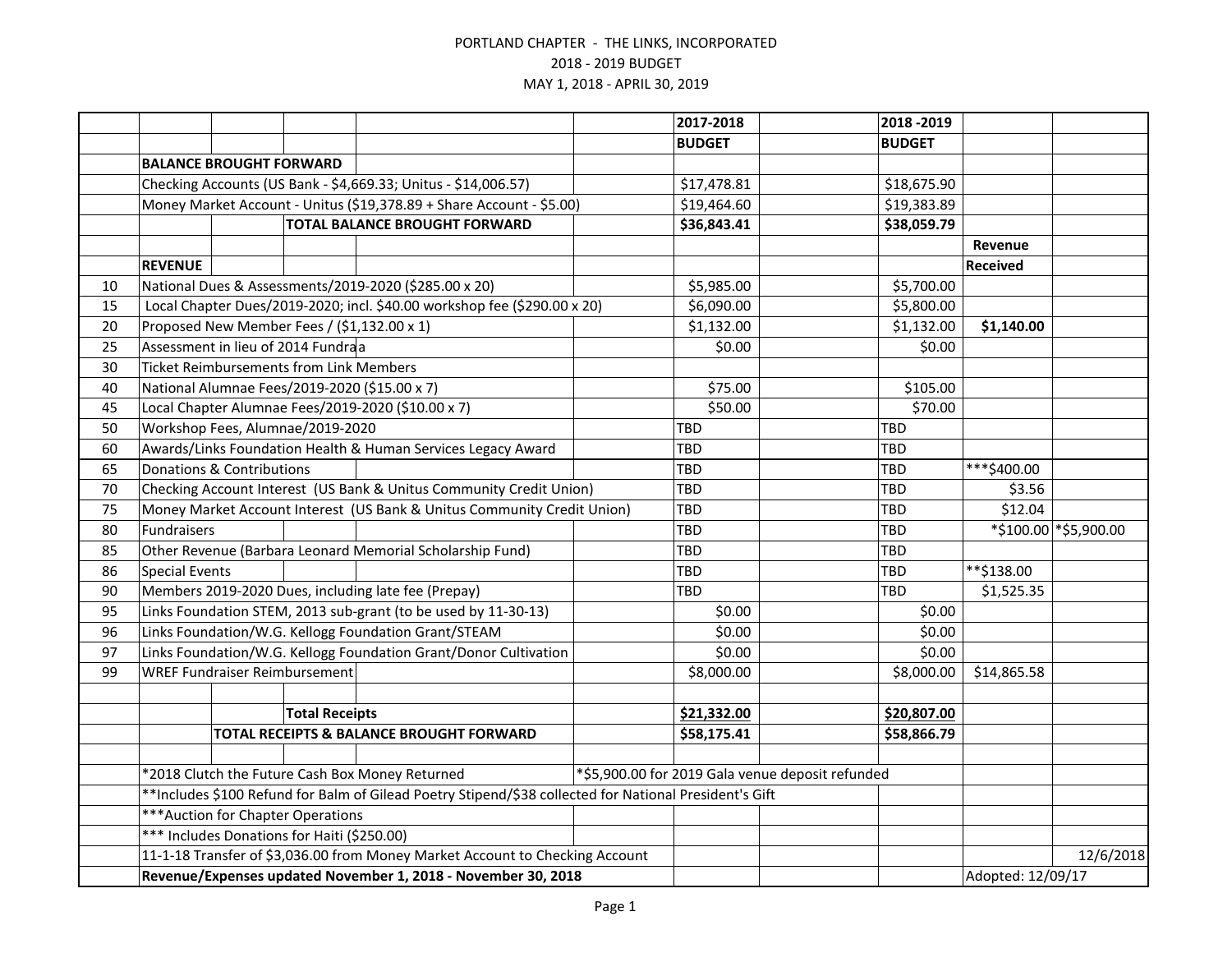|     | <b>EXPENSES</b>                                |  |                                            |                                                         | 2017-2018   | 2018-2019   |                  |                |
|-----|------------------------------------------------|--|--------------------------------------------|---------------------------------------------------------|-------------|-------------|------------------|----------------|
| 100 | <b>Dues &amp; Assessments</b>                  |  |                                            |                                                         |             |             | <b>Spent YTD</b> | <b>Balance</b> |
| 110 |                                                |  |                                            | National Dues & Assessments/2019-2020 (\$195.00 x 20)   | \$4,095.00  | \$3,900.00  |                  |                |
| 120 |                                                |  |                                            | National Grant-in-Aid/2019-2020 (\$45.00 x 20)          | \$945.00    | \$900.00    |                  |                |
| 130 |                                                |  |                                            | Links Foundation Dues/2019-2020 (\$40.00 x 20)          | \$840.00    | \$800.00    |                  |                |
| 140 |                                                |  |                                            | New Member Fees/National, 2019 (\$742.00 x 1)           | \$742.00    | \$742.00    |                  |                |
| 150 |                                                |  |                                            | Western Area Conference or National Assembly, Delegate  | \$1,400.00  | \$1,400.00  |                  |                |
| 160 |                                                |  |                                            | Western Area Conference or National Assembly, Alternate | \$1,000.00  | \$1,000.00  |                  |                |
| 165 |                                                |  |                                            | Western Area Leadership Summit Representative           | \$0.00      | \$500.00    | \$500.00         | \$0.00         |
| 170 | <b>National Bonding Insurance</b>              |  |                                            |                                                         | \$660.00    | \$660.00    | \$450.00         | \$210.00       |
| 175 |                                                |  |                                            | National Liability Insurance/2019-2020 (\$5.00 x 20)    | \$105.00    | \$100.00    |                  |                |
| 180 |                                                |  |                                            | National Alumnae Fees/2019-2020 (\$15.00 x 7)           | \$70.00     | \$105.00    |                  |                |
| 185 | National / Area Publications                   |  |                                            |                                                         | \$200.00    | \$200.00    |                  |                |
|     |                                                |  |                                            | <b>Total Dues &amp; Assessments</b>                     | \$10,062.00 | \$10,307.00 |                  |                |
|     |                                                |  |                                            |                                                         |             |             |                  |                |
| 200 |                                                |  |                                            | Programs (Includes Postage, Copies, Printing)           |             |             |                  |                |
| 210 | <b>The Arts</b>                                |  |                                            |                                                         | \$1,200.00  | \$1,650.00  |                  |                |
| 220 | Services to Youth                              |  |                                            |                                                         | \$3,500.00  | \$3,000.00  |                  |                |
| 225 | Save for Future Use                            |  |                                            |                                                         |             |             |                  |                |
| 230 | <b>National Trends &amp; Services</b>          |  |                                            |                                                         | \$400.00    | \$700.00    |                  |                |
| 235 | <b>Health &amp; Human Services</b>             |  |                                            |                                                         | \$500.00    | \$600.00    | \$175.00         | \$425.00       |
| 240 | <b>International Trends &amp; Services</b>     |  |                                            |                                                         | \$400.00    | \$800.00    |                  |                |
| 245 |                                                |  |                                            | Health & Human Services (Balance \$300, NOBEL)          |             |             |                  |                |
| 250 |                                                |  | STY/STEM, 2013/Links Foundation/Restricted |                                                         |             |             |                  |                |
| 260 | Annual Program Facet Report                    |  |                                            |                                                         | \$25.00     | \$25.00     |                  |                |
|     |                                                |  |                                            | <b>Total Programs &amp; Projects</b>                    | \$6,025.00  | \$6,775.00  |                  |                |
|     |                                                |  |                                            |                                                         |             |             |                  |                |
| 300 | <b>Charitable Contributions</b>                |  |                                            |                                                         |             |             |                  |                |
| 310 | Community Solicitations, Ads, Activities, etc. |  |                                            |                                                         | \$400.00    | \$400.00    |                  |                |
| 320 | <b>Other Charitable Contributions</b>          |  |                                            |                                                         | \$0.00      | \$0.00      |                  |                |
|     |                                                |  |                                            | <b>Total Charitable Contributions</b>                   | \$400.00    | \$400.00    |                  |                |
|     |                                                |  |                                            |                                                         |             |             |                  |                |
|     | <b>Organizational Memberships</b><br>500       |  |                                            |                                                         |             |             |                  |                |
| 510 | <b>Local Organizational Memberships</b>        |  |                                            |                                                         | \$150.00    | \$150.00    |                  |                |
|     | <b>Total Organizational Memberships</b>        |  |                                            |                                                         | \$150.00    | \$150.00    |                  |                |
|     |                                                |  |                                            |                                                         |             |             |                  |                |
|     |                                                |  |                                            |                                                         |             |             |                  | 12/6/2018      |
|     |                                                |  |                                            |                                                         |             |             |                  |                |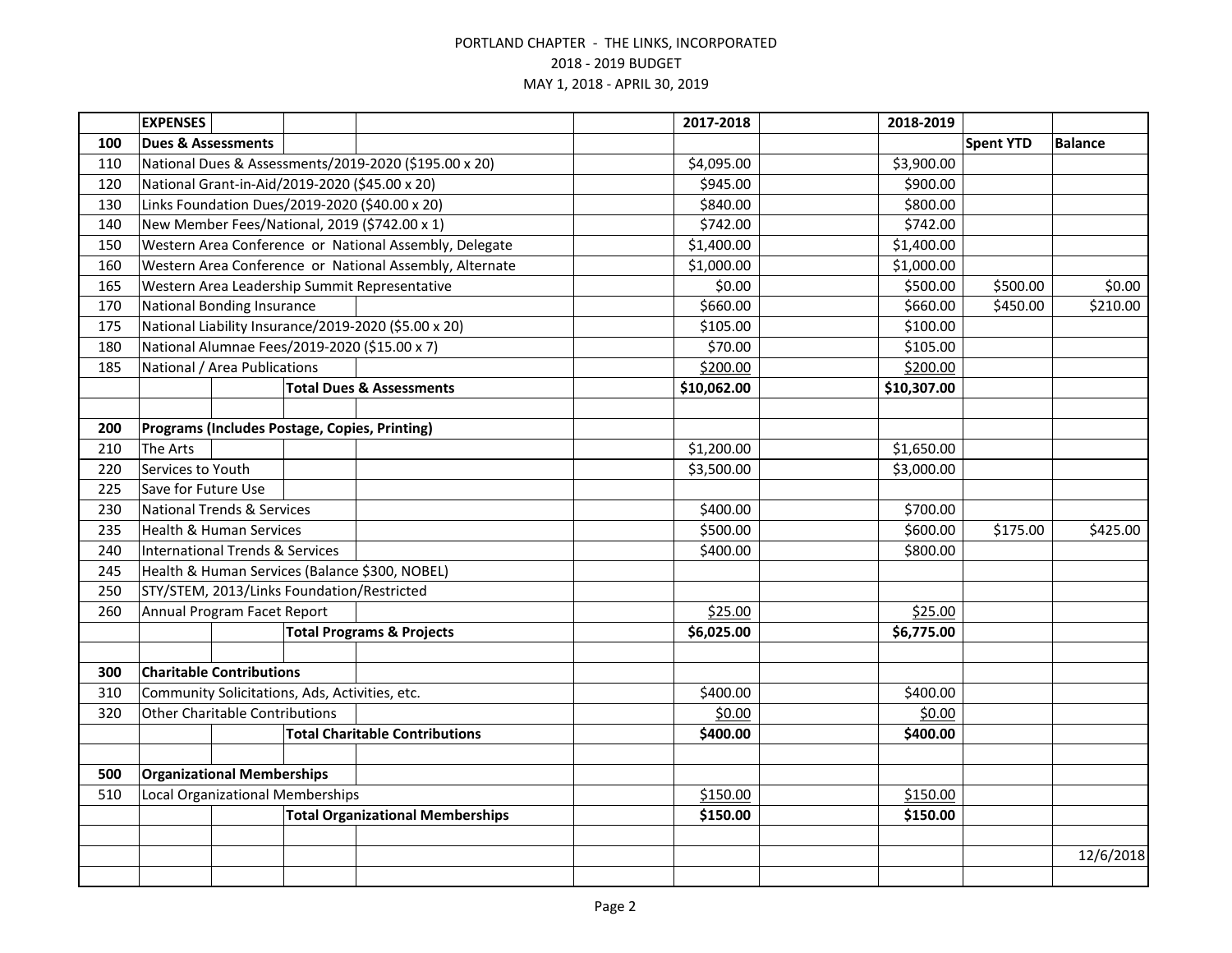|     | <b>EXPENSES</b>                    |  |                                    |                                                                   |  | 2017-2018  | 2018-2019  |                  |                |
|-----|------------------------------------|--|------------------------------------|-------------------------------------------------------------------|--|------------|------------|------------------|----------------|
| 600 |                                    |  |                                    | Chapter Officers' Expenses (Includes Postage, Copies, Printing)   |  |            |            | <b>Spent YTD</b> | <b>Balance</b> |
| 610 | President                          |  |                                    |                                                                   |  | \$150.00   | \$150.00   |                  |                |
| 620 | <b>Vice President</b>              |  |                                    |                                                                   |  | \$50.00    | \$50.00    |                  |                |
| 630 | <b>Recording Secretary</b>         |  |                                    |                                                                   |  | \$150.00   | \$150.00   |                  |                |
| 640 | <b>Corresponding Secretary</b>     |  |                                    |                                                                   |  | \$25.00    | \$25.00    |                  |                |
| 650 | <b>Financial Secretary</b>         |  |                                    |                                                                   |  | \$100.00   | \$100.00   |                  |                |
| 660 | Treasurer                          |  |                                    |                                                                   |  | \$125.00   | \$125.00   |                  |                |
| 670 | Historian / Archivist              |  |                                    |                                                                   |  | \$400.00   | \$700.00   |                  |                |
| 680 | Journalist / Publicity Officer     |  |                                    |                                                                   |  | \$200.00   | \$200.00   | \$125.48         | \$74.52        |
| 690 | Protocol Officer                   |  |                                    |                                                                   |  | \$200.00   | \$200.00   |                  |                |
| 695 | Parliamentarian                    |  |                                    |                                                                   |  | \$25.00    | \$25.00    |                  |                |
|     |                                    |  |                                    | <b>Total Chapter Officers' Expenses</b>                           |  | \$1,425.00 | \$1,725.00 |                  |                |
|     |                                    |  |                                    |                                                                   |  |            |            |                  |                |
| 700 |                                    |  |                                    | Chapter Committees' Expenses (Includes Postage, Copies, Printing) |  |            |            |                  |                |
| 710 | Courtesy                           |  |                                    |                                                                   |  | \$400.00   | \$400.00   | \$60.00          | \$340.00       |
| 720 | Membership                         |  |                                    |                                                                   |  | \$400.00   | \$800.00   | \$375.92         | \$424.08       |
| 725 |                                    |  | New Member Orientation / Induction |                                                                   |  | \$500.00   | \$500.00   |                  |                |
| 730 | Yearbook                           |  |                                    |                                                                   |  | \$100.00   | \$100.00   |                  |                |
| 735 | <b>Committee Procedures Manual</b> |  |                                    |                                                                   |  | \$25.00    | \$25.00    |                  |                |
| 740 | Scholarship                        |  |                                    |                                                                   |  | \$400.00   | \$400.00   | \$582.00         |                |
| 750 | Founder's Day Observation          |  |                                    |                                                                   |  | \$75.00    | \$75.00    |                  |                |
| 760 | Social                             |  |                                    |                                                                   |  | \$200.00   | \$325.00   |                  |                |
| 770 | <b>Bylaws</b>                      |  |                                    |                                                                   |  | \$50.00    | \$50.00    |                  |                |
| 775 | Audit                              |  |                                    |                                                                   |  | \$100.00   | \$50.00    |                  |                |
| 780 | Fund Development / Grants          |  |                                    |                                                                   |  | \$500.00   | \$500.00   |                  |                |
| 790 | Technology, Chapter                |  |                                    |                                                                   |  | \$200.00   | \$270.00   | \$215.46         | \$54.54        |
| 795 | Ethics                             |  |                                    |                                                                   |  | \$25.00    | \$25.00    |                  |                |
| 796 | <b>Strategic Planning</b>          |  |                                    |                                                                   |  | \$50.00    | \$50.00    |                  |                |
|     |                                    |  |                                    | <b>Total Chapter Committees' Expenses</b>                         |  | \$3,025.00 | \$3,570.00 |                  |                |
|     |                                    |  |                                    |                                                                   |  |            |            |                  |                |
|     |                                    |  |                                    |                                                                   |  |            |            |                  |                |
|     |                                    |  |                                    |                                                                   |  |            |            |                  |                |
|     |                                    |  |                                    |                                                                   |  |            |            |                  |                |
|     |                                    |  |                                    |                                                                   |  |            |            |                  |                |
|     |                                    |  |                                    |                                                                   |  |            |            |                  |                |
|     |                                    |  |                                    |                                                                   |  |            |            |                  | 12/6/2018      |
|     |                                    |  |                                    |                                                                   |  |            |            |                  |                |